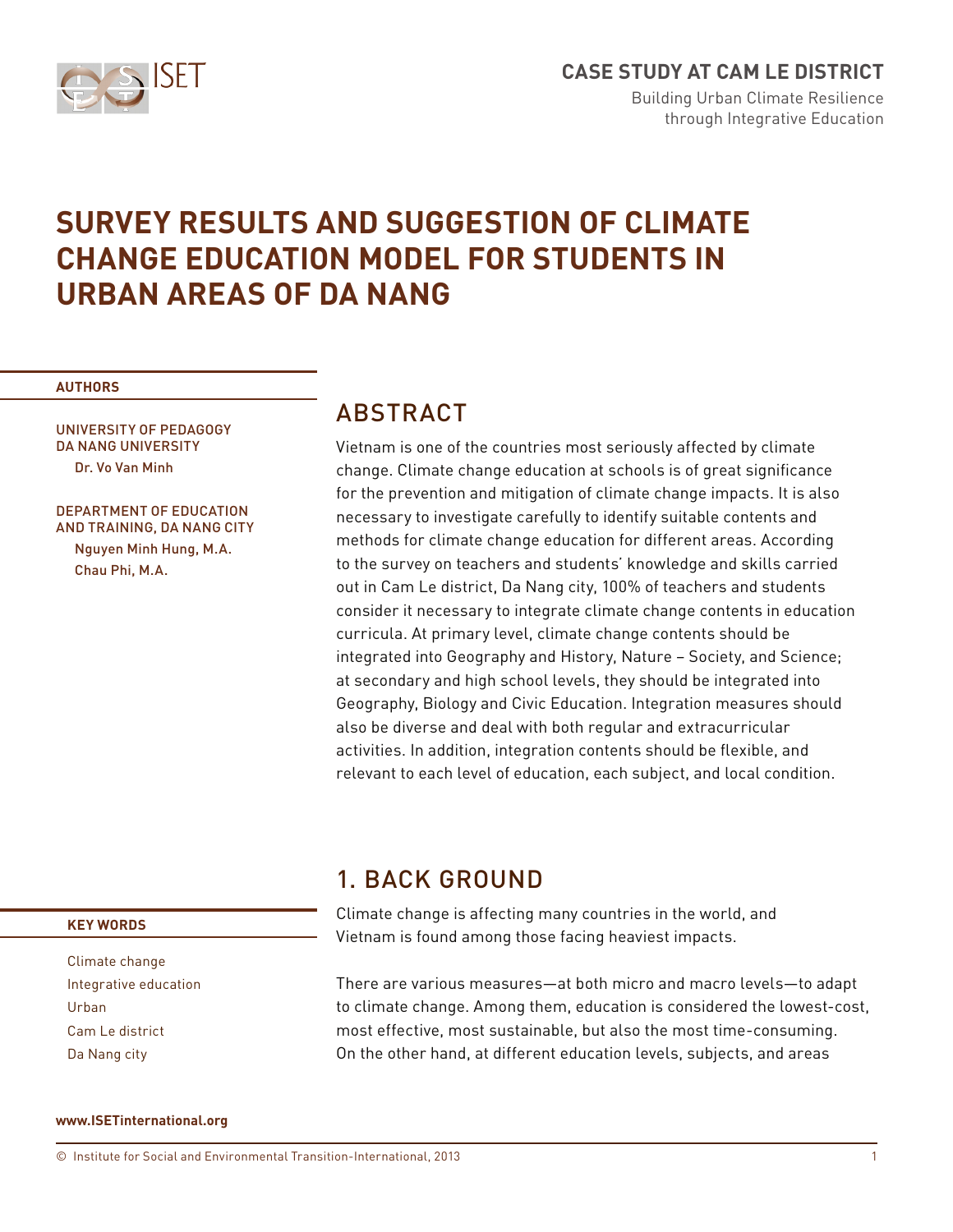will vary in education contents and approach; therefore, this needs to be investigated carefully.

Da Nang is a city in the Central region of Vietnam – a region particularly vulnerable to impacts of climate change and extreme weather during the past years. At the same time, Da Nang is experiencing rapid urbanization, which together with climate change, is threatening the city with serious compounding impacts. Therefore, students, the future generations of Da Nang, need to be equipped with useful knowledge and skills related to climate change and urbanization in order to respond most effectively.

This article presents results from the case study in Cam Le district, based on the survey of teachers and students, to suggest a suitable climate change integrated education model for the urban Da Nang.

## 2. TARGETS AND **METHODOLOGIES**

The case study was conducted at Cam Le district, Da Nang city, and focused on teachers and students from primary, secondary and high schools in the district (Figure 1). Separate questionnaires were designed for each of these two groups.

#### **Figure 1. LOCATION OF SCHOOLS IN CAM LE DISTRICT (PERIOD FROM 15 MAY TO 25 MAY 2012)**

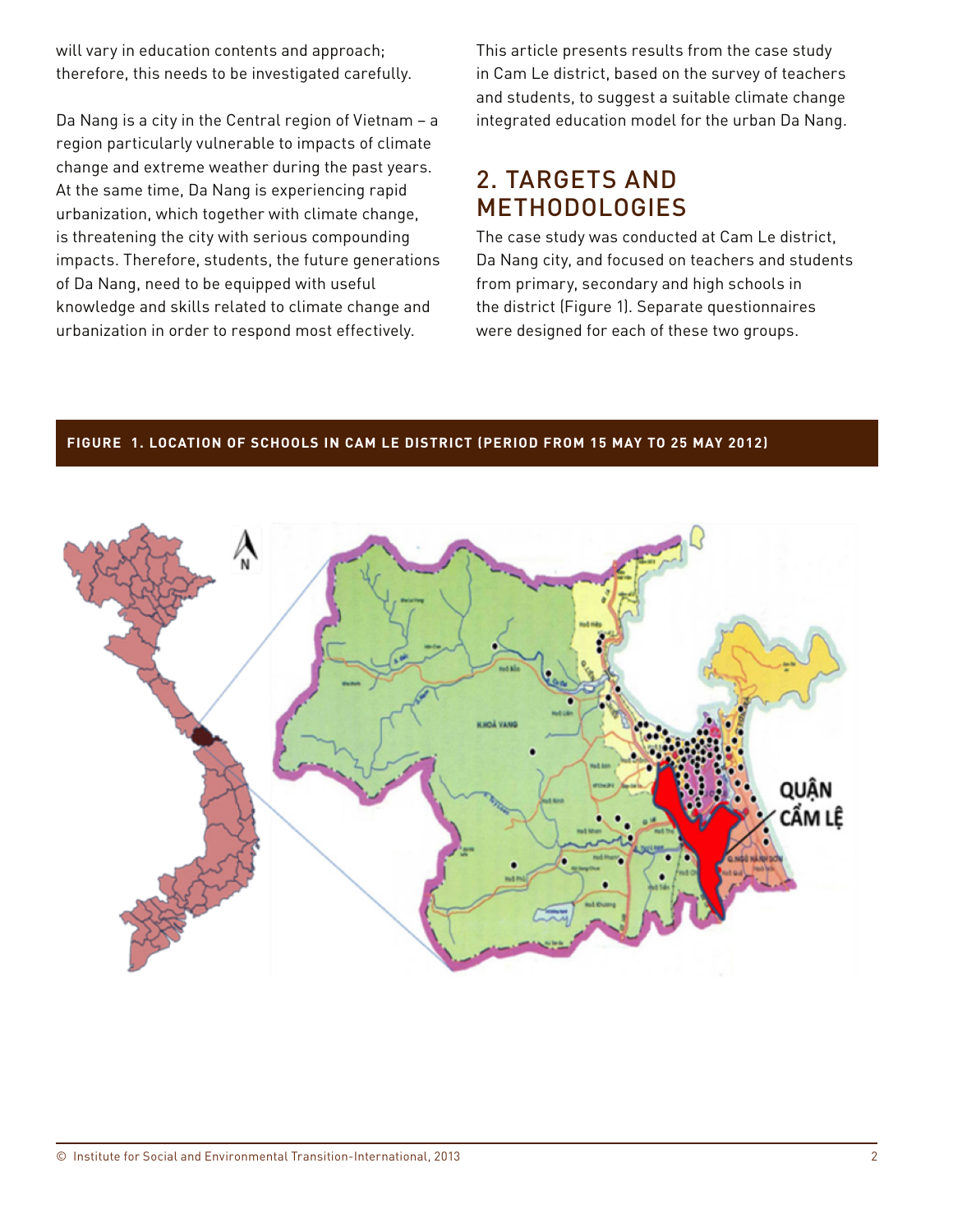# 3. RESULTS AND DISCUSSION

## 3.1. SURVEY OF TEACHERS FOR CLIMATE CHANGE EDUCATION IN CAM LE DISTRICT

## THE NEED FOR INTEGRATING CLIMATE CHANGE EDUCATION INTO SCHOOL CURRICULUM

According to the survey, 100% of schools and education institutions acknowledge the more and more serious impacts of climate change and urbanization on education sector in Cam Le district. These impacts are no longer obscure, instead, they already have direct and evident manifestations in three major areas: increased frequency and intensity of floods and storms, increased extreme heat waves, and more severe environment pollution. Cam Le district is vulnerable to natural disasters and extreme weather phenomena such as storms, floods, heat waves, droughts, riverbank erosion, extreme cold fronts, and saline intrusion, among which floods and storms occur every year with most severe damage (Figure 2). Besides, changes in intensity and duration of rain and storm events lead to riverbank erosion, especially at sections of Cam Le river in Khue Trung, Hoa Xuan, Hoa Tho Dong, and Hoa Tho Tay wards. Erosion has been happening for a long time, but at

a much higher rate during the last few years. Saline intrusion—caused by the direct impacts of changes in precipitation, sea level rise, and indirect impacts of increased temperature—also occurred in Cam Le district, especially in the area of Cau Do water station (which provide 90% of water supply in Da Nang city). The highest level of salinity recorded was over 500mg/liter, 15 times higher than the tolerated level of 35mg/liter in dry season months. In parallel with climate change impacts, the development of urban areas, industrial zones and tourist areas have led to pollution in areas surrounding schools, especially those close to the Hoa Cam Industrial Zone.

Climate change, in combination with urbanization in Cam Le district, directly affected its education sector in terms of facilities and human resource. Natural disasters damage schools, books, materials, teaching equipment and supplies, and break down trees, fences and panels. Increased temperature combined with pollution accelerates the spreading of outbreaks such as dengue fever, malaria, sore eye, encephalitis, which children are most vulnerable to. These have led to disruptions in school programs, and affect education quality. In short, climate change and urbanization have led to major and long-term impacts on many aspects of Cam Le district education sector.



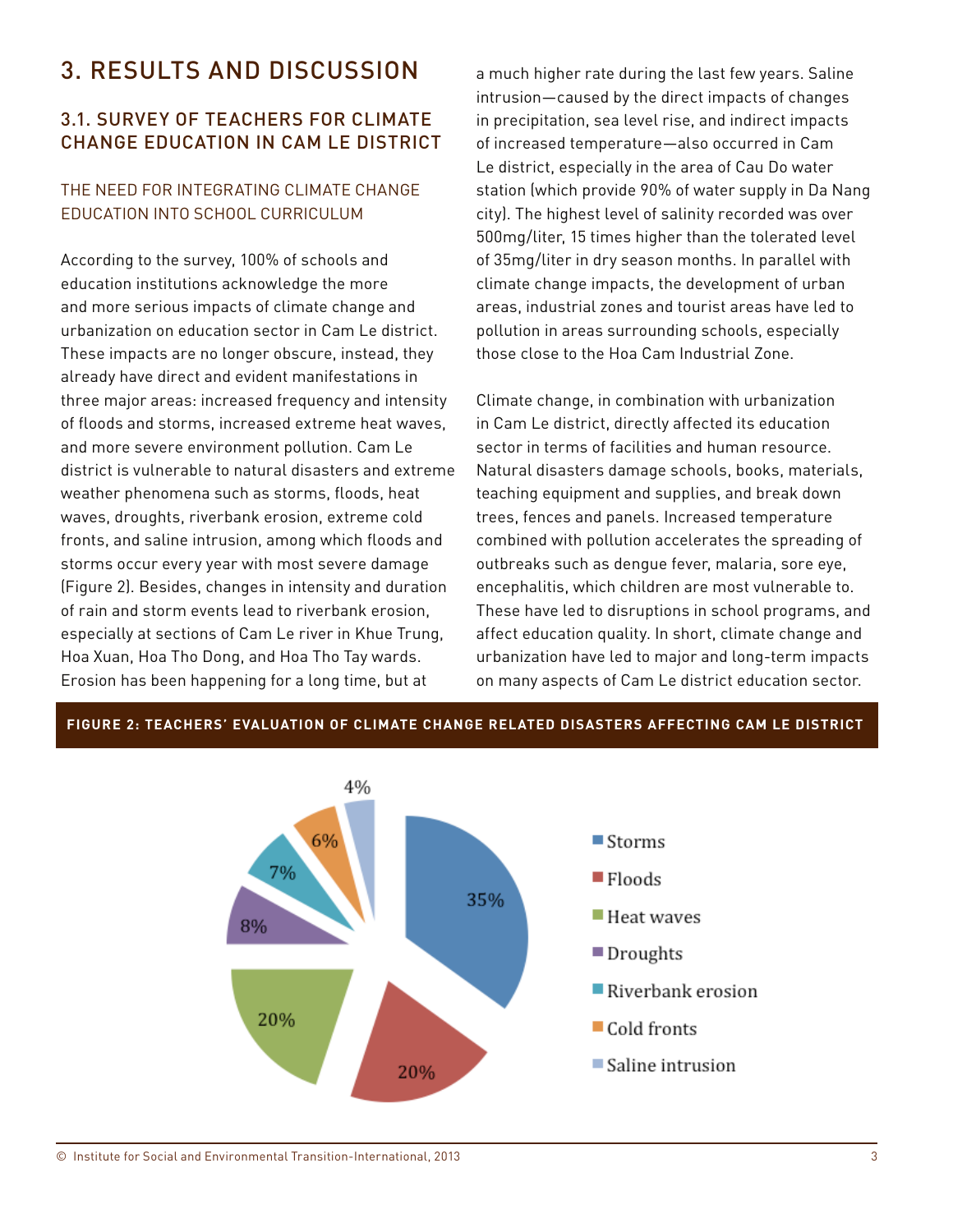## EVALUATION OF TEACHERS ON CLIMATE CHANGE EDUCATION CAPACITY

According to the survey, climate change related knowledge and skills of teachers have been improved during the last few years thanks to training programs organized by Cam Le district DOET in collaboration with other agencies such as district Department of Health, city DONRE, Red Cross, Flood and Storm Prevention Centre and NGOs (Figure 3).

About 33% of interviewed teachers and education officers reported that they had at least once participated in training programs on climate change related issues.

The survey shows that the greatest obstacle to climate change training is the overwhelming workload and its implications on teachers' health, which affects the teaching quality of other subjects. Though teachers have actively participated in the integrative climate change

education for school subjects in Cam Le district, these activities did not produce very satisfactory outputs and did not satisfy the need for capacity of students to effectively respond to climate change impacts in rapid urbanization contexts. Though basic climate change terms and concepts (such as green house gases, vulnerability, natural disasters like floods and storms) and climate change response terms (reduction, resilience, adaptive capacity) have been introduced by teachers themselves in other subjects' sessions, they are only limited in chances when the lesson is related to climate change topic, or only happen a few times a year. The survey shows that about 43% of interviewed teacher has experience in teaching climate change contents.

With restrictions in time and resources, extra-curriculum activities related to climate change response are mainly in flag salutation sessions, or class and lead teacher meeting sessions (Figure 4).



#### **Figure 3: EVALUATION OF TEACHERS ON ORGANIZATION OF CLIMATE CHANGE TRAINING WORKSHOPS**

#### **Figure 4: TEACHERS' REPLIES ON EXPERIENCE WITH CLIMATE CHANGE INTEGRATIVE EDUCATION**

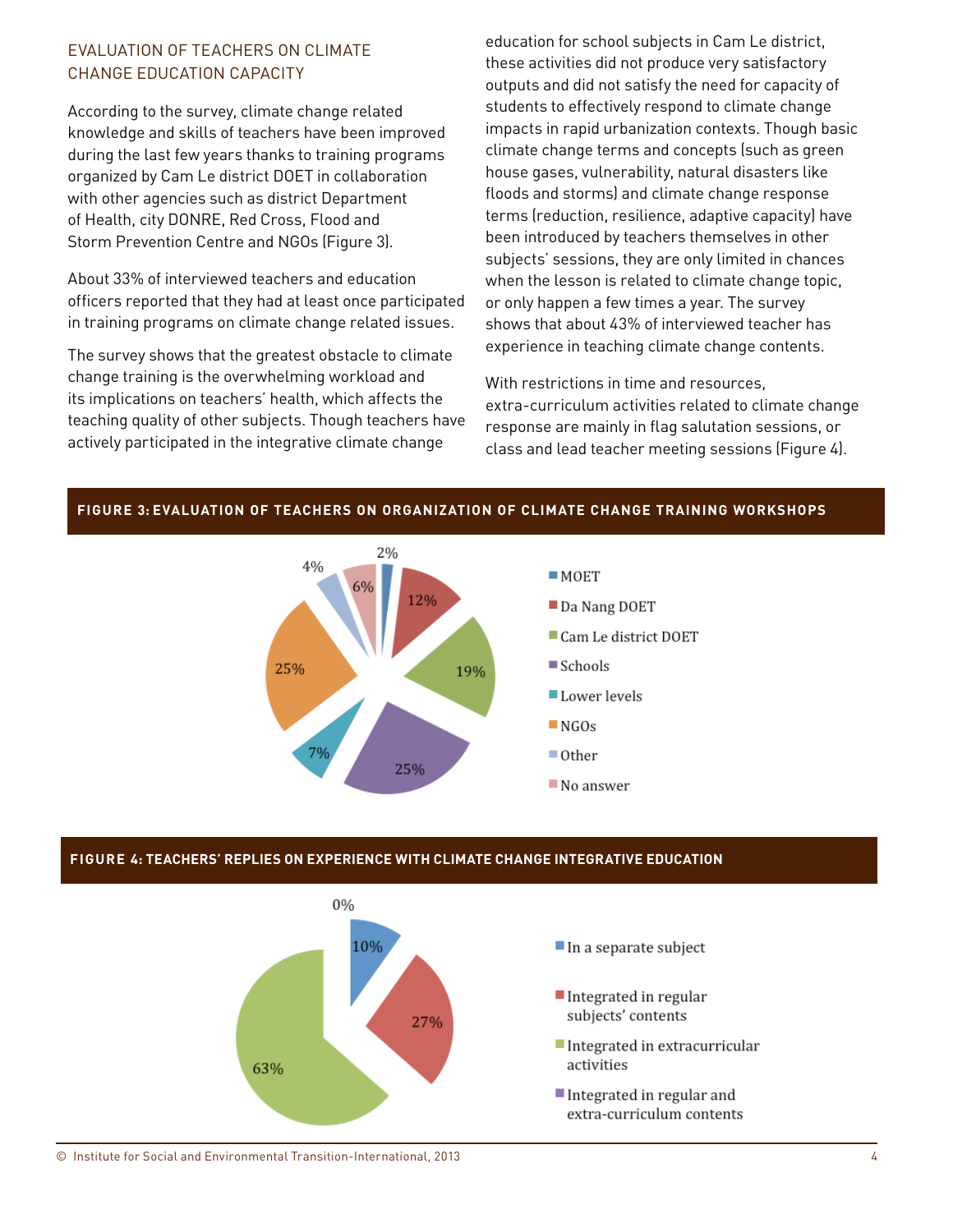## TEACHERS' NEED FOR KNOWLEDGE, INFORMATION AND SKILLS FOR URBAN CLIMATE RESILIENCE EDUCATION

According to the survey on climate change training demand, up to 97% of teachers interviewed think that the integration of climate change response education into relevant subjects is necessary.

In order to integrate climate change into school programs, teachers should be equipped with

knowledge on climate change and climate change response, especially on measures to respond to climate change (14%), types of natural disasters (13%), climate change related concepts (11%), natural disaster risk prevention measures (11%), teaching material compilation methods (10%). (Figure 6).

For the integrative education of climate change resilience to be effective, apart from knowledge and skills related to climate change response, teachers also need practical understanding of local experience.



#### **Figure 6: TEACHERS' EVALUATION OF KNOWLEDGE AND SKILLS NEEDED FOR CLIMATE CHANGE INTEGRATED EDUCATION**



- $\blacksquare$  Types of natural disasters
- Some climate change related concepts
- Teaching material compilation methods
- Impacts of climate change
- Experience and lessons on climate change impacts in other countries
- Natural diaster risk prevention measures
- First aid and emergency
- Reasures to respond to climate change
- Natural diaster recovery measures
- Climate change communication skills for students
- Methods to work with community to collect information and knowledge for material compilation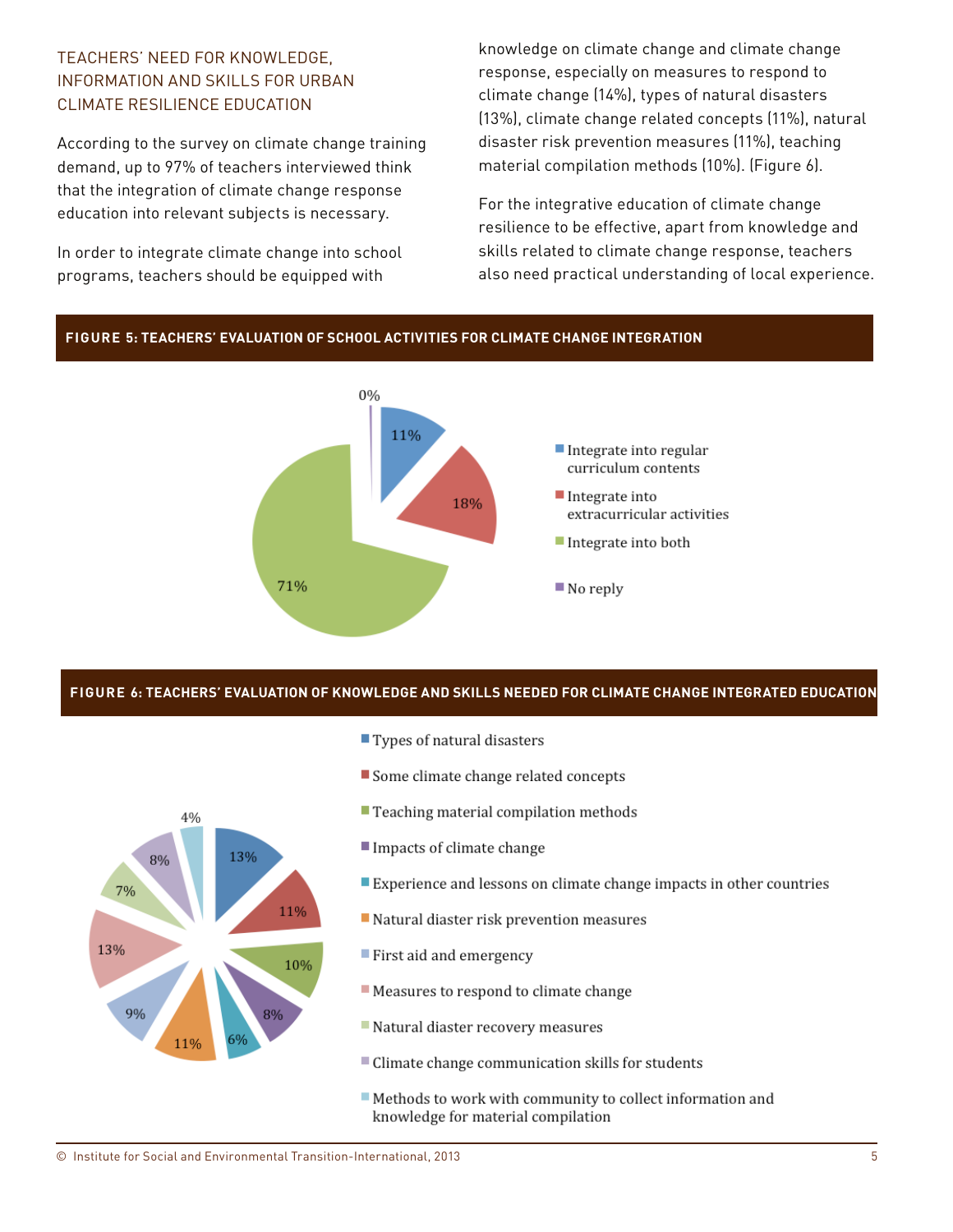According to survey results, local community related contents needed for teachers include geographic characteristics of the local area (17%), local awareness on climate change (15%), demographic characteristics (12%), and local community experience in climate change responses (12%) (Figure 7).

Regarding methods of climate change education, the survey shows that material provision (82.04%) and training (69.37%) are two best methods to provide teachers with knowledge and skills for integrative climate change education. (Figure 8).

#### **Figure 7: TEACHERS' EVALUATION INFORMATION NEEDED**



- Geographic characteristics of the local area
- Demographic characteristics
- Education
- Socioeconomic development
- Urban development
- Urban planning
- Climate change vulnerabilities
- Local awareness on climate change
- Local community experience in climate change response

#### **Figure 8: TEACHERS' EVALUATION ON EFFECT METHODS FOR PROVIDING INFORMATION**

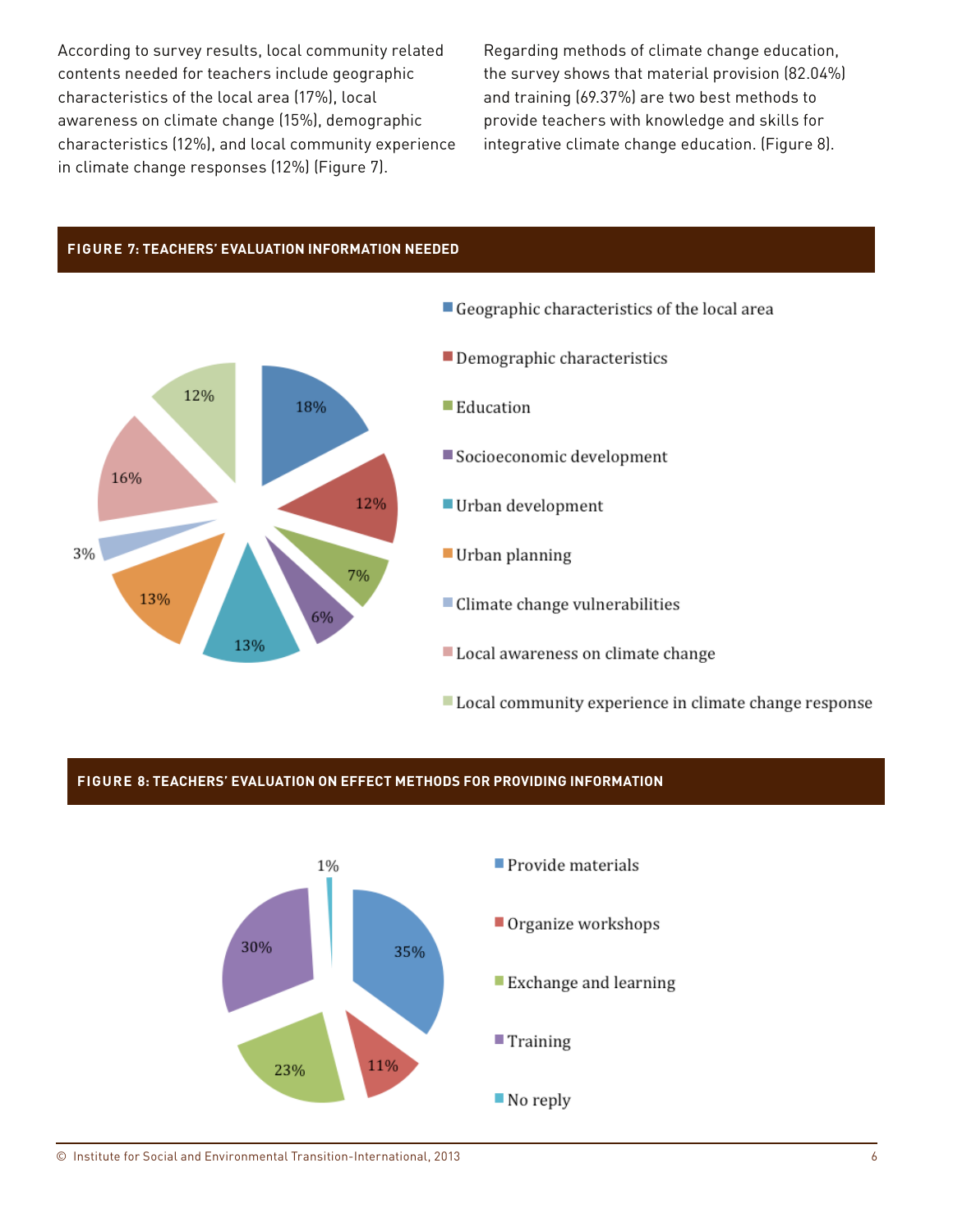## 3.2. SURVEY OF STUDENTS FOR CLIMATE CHANGE INTEGRATED EDUCATION

## STUDENTS' OPINIONS ON SUBJECTS RELATED TO CLIMATE CHANGE

It was suggested by students that climate change related concepts and terminologies occurs most frequently in Geography, Science, and Nature and Society at primary level, Geography, Biology and Civic Education at secondary and high school levels. (Figure 9).

## STUDENTS' DEMAND FOR INTEGRATIVE EDUCATION ON URBAN CLIMATE RESILIENCE

Well aware of climate change impacts on their life and study, 100% of students interviewed expressed demand for and interest in learning about climate change in their regular and extracurricular programs. (Figure 10).

#### **Figure 9: STUDENTS' OPINIONS ON SUBJECTS RELATED TO CLIMATE CHANGE**



#### **Figure 10: STUDENTS' DEMAND FOR INTEGRATIVE EDUCATION ON URBAN CLIMATE RESILIENCE**



- $\blacksquare$  In a separate subject
- Integrated in regular subjects' contents
- Integrated in extracurricular activities
- Integrated in regular and extracurricular contents
- No reply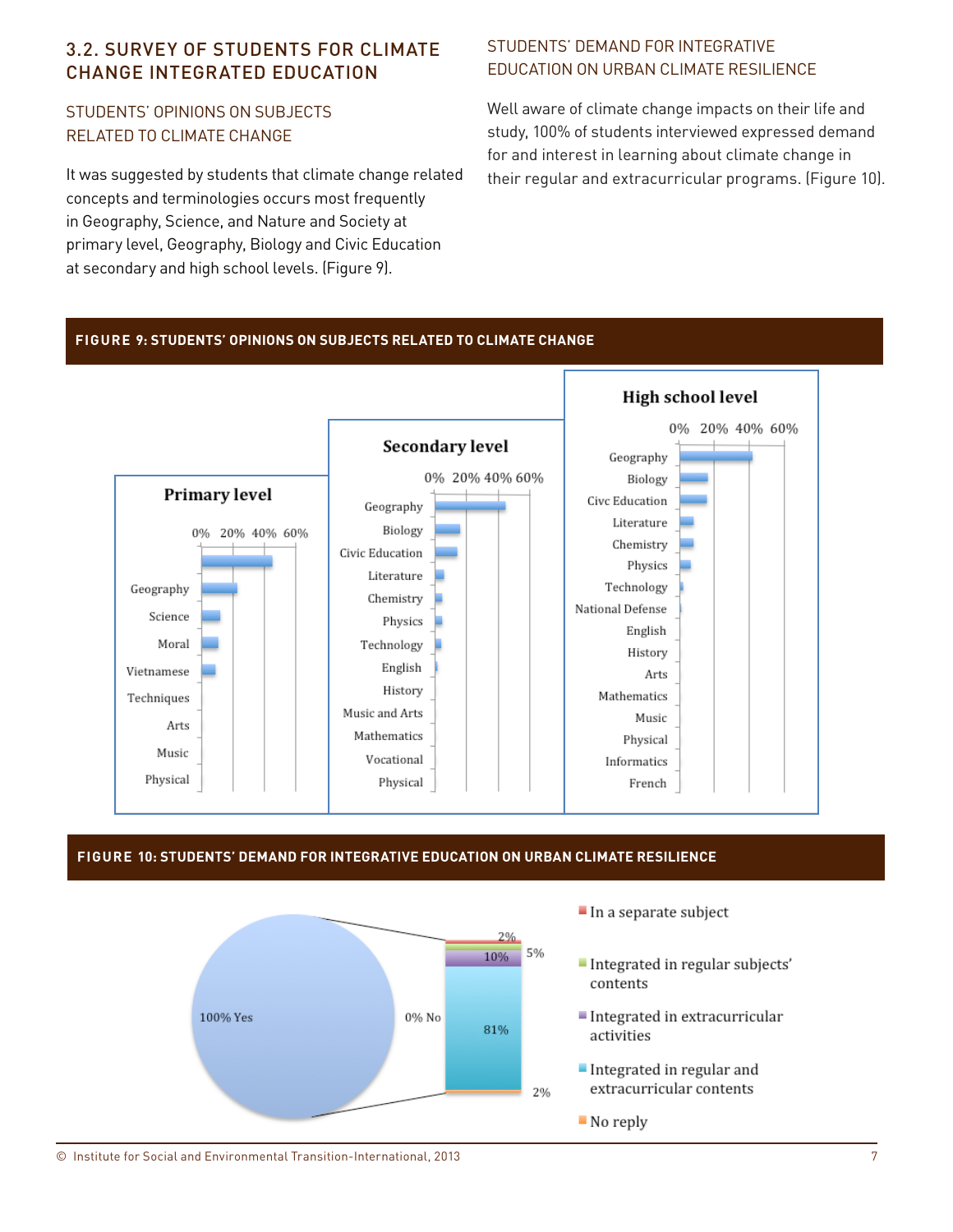It was suggested by students that climate change related contents should be integrated into Nature and Society, Geography and History, Science at primary level, and Geography, Civic Education, and Biology at secondary and high school levels (Figure 11).

When asked about demand for climate change contents in extracurricular activities, most suggested activities are field visits (e.g. picnicking, camping), presentations in contests (e.g. video clip making, drawing, argument and speech delivering, presenting thematic reports) and club activities on climate change. (Figure 12).

#### **Figure 11: STUDENTS' SUGGESTIONS OF SUBJECTS FOR CLIMATE CHANGE INTEGRATION**



#### **Figure 12: STUDENTS' SUGGESTIONS OF EXTRA CURRICULUM ACTIVITIES FOR CLIMATE CHANGE EDUCATION**

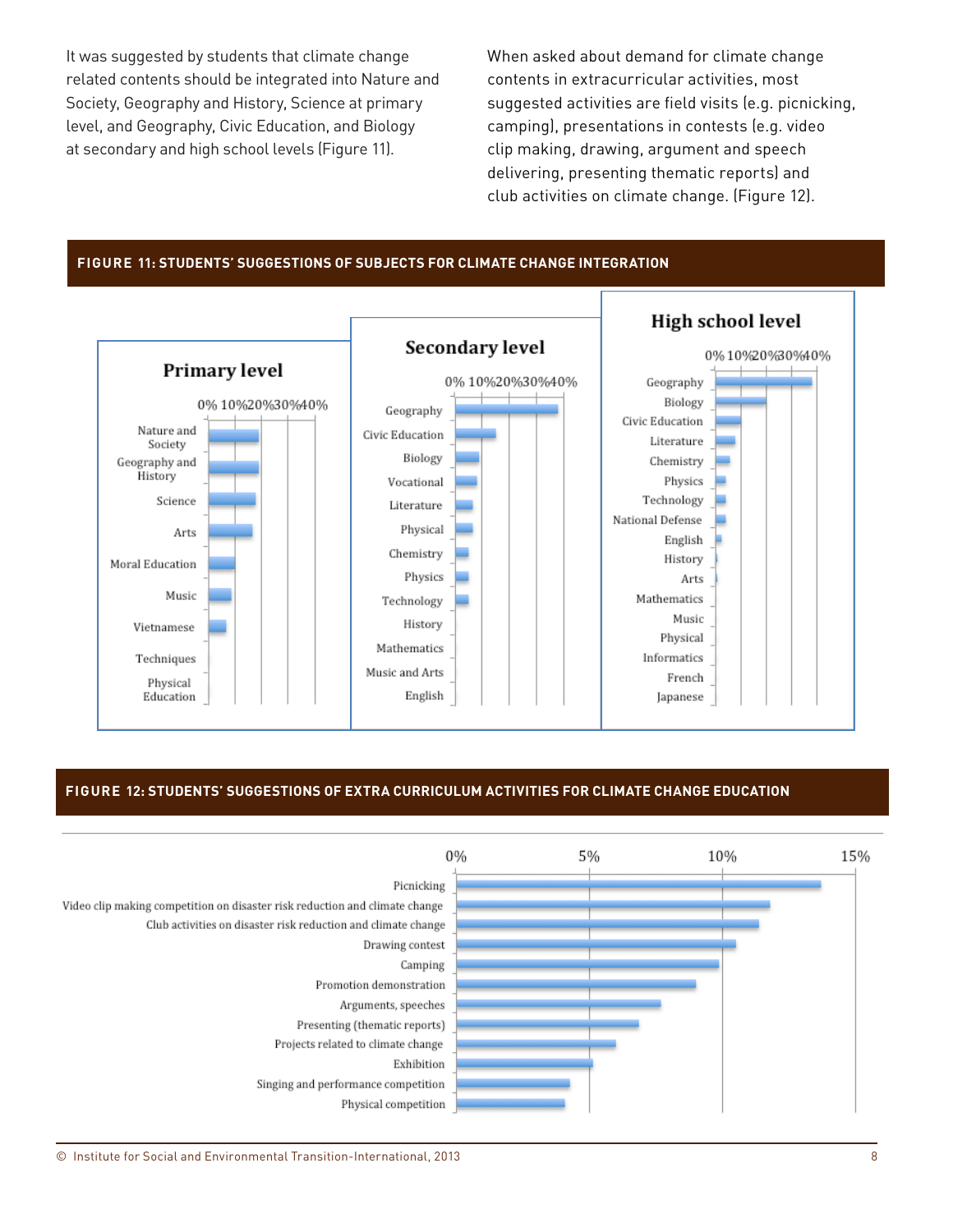## 3.3. PROPOSED MODEL FOR URBAN CLIMATE INTEGRATED EDUCATION IN DA NANG

#### PROPOSED SUBJECT FOR INTEGRATION

Based on results of survey on teachers and students' knowledge, skills and demands for climate change and climate change response education, the project suggests to select 3 subjects for each level of education: (1) Primary level: Geography and History, Nature and Society; and Science; (2)&(3) Secondary and High school level: Geography, Biology and Civic Education.

### CONTENTS OF URBAN CLIMATE RESILIENCE INTEGRATIVE EDUCATION

From research results on awareness and demand of teachers and students, the project proposes some contents for the integration as follows:

(1)- Concept, definition, terminology of issues related to climate change and urban development. For primary level, these can be very simple and easy to understand concepts such as climate change, rainfall, and temperature. For secondary and high school levels, more attention should be paid to technical concepts, in relation with prevalent phenomena or events in the area such as storms, floods, heat waves, droughts, riverbank erosion, etc.

(2)- Climate change is affecting human life in the setting of urbanization process around the world, in every country, every region and every locality. According to survey results, Cam Le district is affected mainly by 3 types of hazards: storms, floods and heat waves. Therefore, in the integration process, it's necessary to pay attention to direct and indirect impacts of these hazards on the life of people living in the district, especially vulnerable groups like children and old people.

(3)- Causes of climate change, with emphasis on human related causes under the rapid urban planning and urban development process of the area.

(4)- Measures to limit the impacts of climate change (policy measures and technical measures including both structural and nonstructural).

(5)- Required methods and skills to respond to climate change and environment pollution.

## METHODS FOR INTEGRATING URBAN CLIMATE CHANGE RESILIENCE INTO SCHOOL PROGRAMS

According to the survey at education institutions in Cam Le district, more than 90% of education managers, teachers and students suggest integrating climate change into both regular and extracurricular programs in order to provide students with basic and mainstream knowledge, at the same time facilitate them to apply this knowledge, form and develop skills for urban climate change resilience.

## Integrating climate change into regular curriculum contents:

The integration of urban climate resilience contents into specific lessons can be done at three different degrees:

- Full integration: for textbook lessons or programs with all contents in common with objectives and contents of urban climate resilience education
- Partial integration: for textbook lessons or programs with part of the contents in common with objectives and contents of urban climate resilience education
- Relation: for textbook lessons or programs with contents that relate to climate change issues, based on which to directly or indirectly refer to contents of urban climate resilience education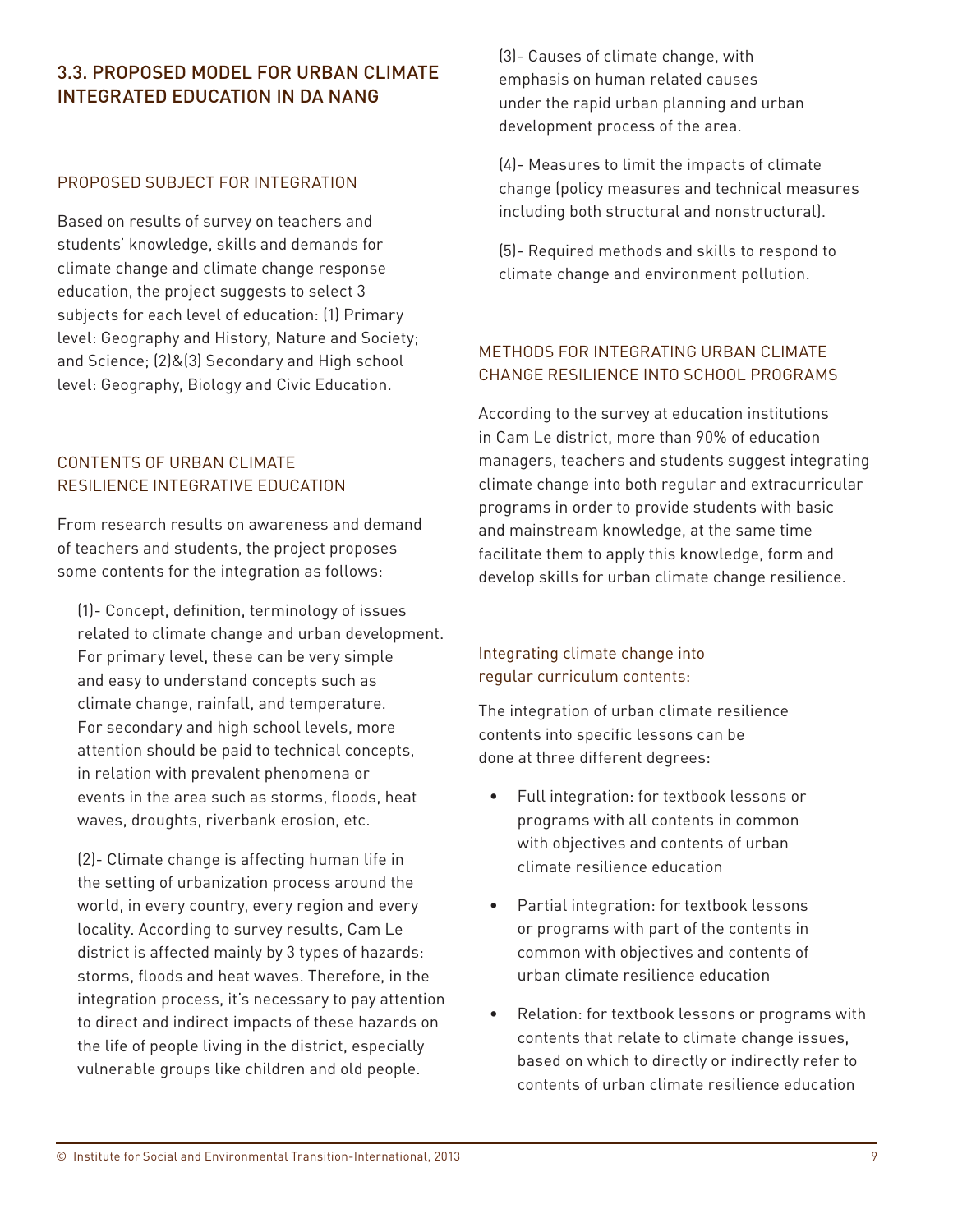## Integrating climate change into extracurricular programs:

Extracurricular programs are activities outside classrooms hours, aimed at improving teaching and learning quality. This method creates a collaborative learning environment in which students can access practical knowledge and develop relevant skills for climate change adaptation. Through extracurricular activities, schools can collaborate with other social actors and offer a chance for them to contribute more actively to educating young generations; at the same time school education quality is also enhanced. Item 24.2 in Education Law of Vietnam states clearly that extracurricular programs are considered an important teaching approach, and one of the ways to innovate teaching methods towards promoting students' active participation, willingness, initiative and creativity, in accordance with characteristics of each class and subject, encourage students' self-study, train them how to apply knowledge into practice, raise their emotions, bring them joy and interest in learning.

(1)- Presentation method: for example, preparing reports on natural disasters, making presentations on climate change related issues, organizing climate change knowledge contests or climate change clubs. These activities help student to actively engage, share, argue and express their opinions in each topic or lesson. With report writing or situation analysis in individual or group exercises, students' knowledge can be strengthened, together with their awareness and sense of responsibility in climate change response actions.

(2)- Site visits and surveys: For example: visits to storm resistant houses by local builders, surveys to identify high-risk locations, evacuation sites and routes. This method helps expand students' practical knowledge and develop their skills in observing, recognizing and identifying climate change impacts on people's life, based on which to develop their own responsive measures.

(3)- Development of living skills: For example: practicing first aid and emergency skills, organizing evacuation drills. Climate change

response skills are ability to actively and properly respond to climate induced natural disasters and pollution. Some skills that need developing in this area include: (1) Skills to recognize and identify climate change impacts on people's life (2) Skills to implement activities to respond to climate induced natural disasters and pollution.

(4)- Community problem solving skills: For example, working with the community to develop plans to respond to floods and storms, making a list of elderly people the areas who need help in case of evacuation. Each local community may suffer different impacts of climate change. Cam Le district is a low-lying river plain area that often suffers from storms, floods and hot air masses. Therefore, teachers should explore actual local situations and use the information in their teaching for practicality and effectiveness. However, this method requires teachers to collect data, investigate events and situations, organize activities for children to learn about these facts and learn how to properly respond based on local conditions. This method explores student's knowledge and experience on climate change related events that affected the area, helps them develop skills and habits, develops and forms their attitudes and opinions on climate change related issues.

# 4. CONCLUSION

Teaching and learning about climate change and climate change response is in fact a very abstract and complicated job, it is posing a major challenge to the education sector, especially in the current context of rapid urban planning, infrastructure development and socioeconomic development. Therefore, in order to effectively implement the integrative climate change education, it's necessary to have a flexible approach, not one imposed by anyone, but one originated from schools and other education institutions, from the demand, expectations and capacity of teachers and students. Based on the survey assessing capacity and demand of